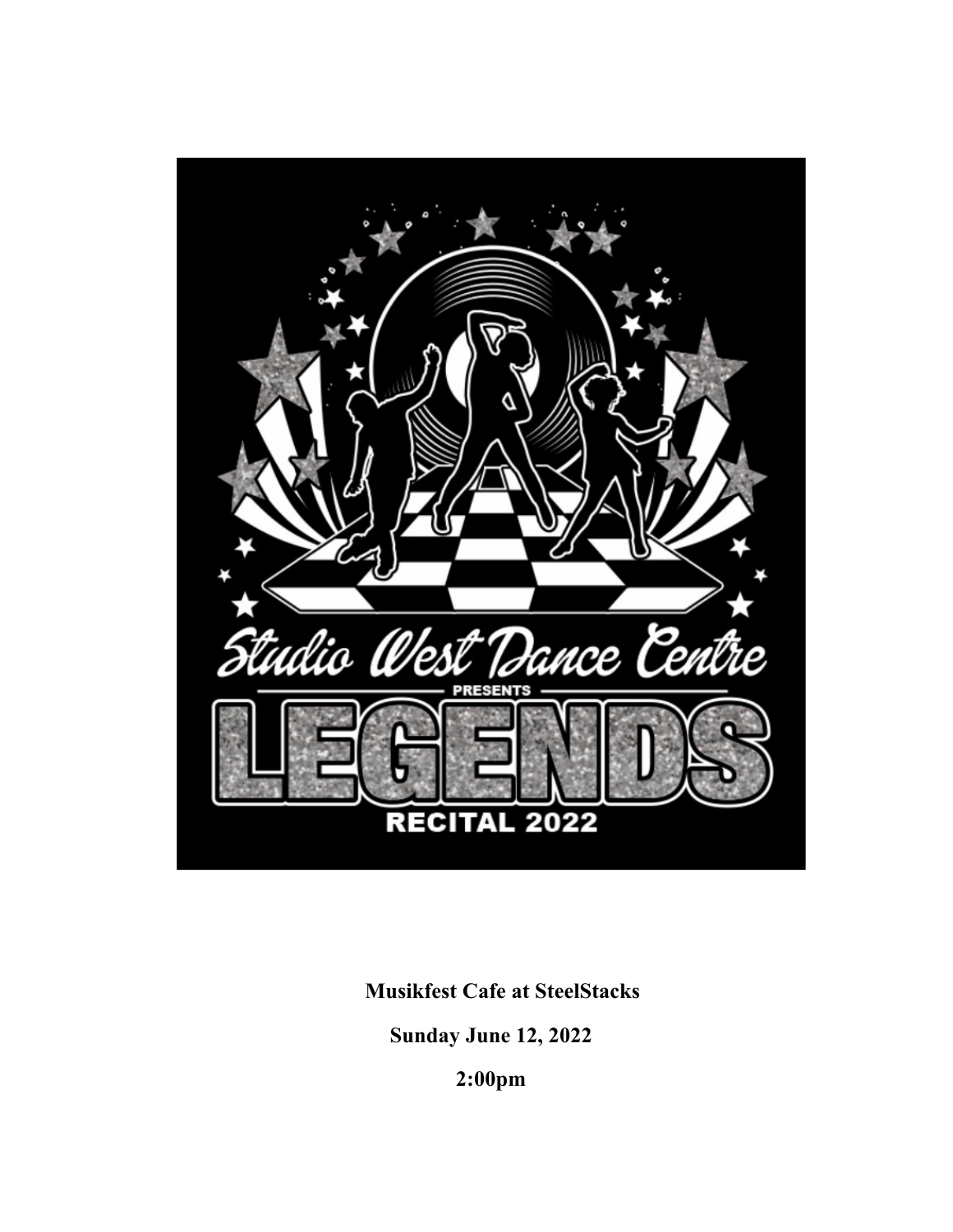\*Please note: Videotaping and photography are strictly prohibited!

# **Act I**

- **1. Prince Medley: Performed by the Studio West Dance Company**: Isabella Alagia | Morgan Anthony | Julia Beck | Daniela Chasky | Olivia Cudd | Riley Dotter | Ana Eshleman | Priscila Esquea | Hannah Fry | Abigail Garrett | Emily Garrett | Sarah Garrett | Alyssa Haney | Courage Kilikpo | Katherine Lees | Ava Marth | Emma Meyers | Zoe Nimmo | Kara Norrington | Chloe Rute | Samantha Shirk | Brenna Snyder | Jessalyn Snyder | Hayden Thomas | Sara Woodring | Choreographed by Shannon Krische and Tracey Stanton
- **2. Fly Me to the Moon**: Madilynn Husack | Margot Tuerk | Delia Winas | Choreographed by Allison Tarriff
- **3. You Can't Hurry Love:** Blair Brelsford | Madelyn Heinz | Hope Kilikpo | Emma Negron | Brianna Pure | Hannah Wertz | Emmalyn Williams | Choreographed by Allison Tarriff
- **4. Uptown Girl:** Valentina Blauvelt | Sadie Christman | Penelope Derlunas | Brynn Dougherty | Mae Granitz | Quinn Hollander | Amelia Hutchinson | Lilian Johnson | Juliette Koszi | Autumn Mendoza | Lyla Michener | Izabella Miranda | Myra Patel | Lily Smartschan | Josephine Zolotsky| Choreographed by Shannon Krische
- **5. Smooth Criminal**: Lilly Anderson | Teddy Anderson | Caroline Block | Riley Dotter | Abigail Garrett | Madilynn Husack | Molly Phares | Chloe Rute | Sara Woodring | Choreographed by Victoria Lindner
- **6. My Girl**: Reese Allebach | Natalie Cwiklinska | Abigail Czysz | Reagan Daley | Adeline Dent | Kalya Stefan | Choregraphed by Shannon Krische
- **7. You'll Be In My Heart:** Sadie Asparro | Maddie Henderson | Aleia King | Pearl VanHorn | Choreographed by Alexa Fahs
- **8. The Goonies Are Good Enough**: Naya Farah | Hannah Fry | Abigail Garrett | Emily Garrett | Payton Meckes | Zoe Nimmo | Isabella Roustic | Samantha Shirk | Jessalyn Snyder | Madison Spence | Ariana Strausser | Choreographed by Tracey Stanton
- **9. Do-Re-Mi**: Harper Adams | Chloe Cwiklinska | Aria Dries | Zoey Druckenmiller | Emily Graeffe | Keslin Greene Gonzalez | Arabella Kellerman | Maggie King | Charlotte Krische | Anaaya Kumar | Kaylee Lindner | Aurora McDonald-Cziraky | Mila Mobilio | Emerson Pressmann | Felicity Romano | Quinn Trinkle | Choreographed by Laura Muzerall-Lynch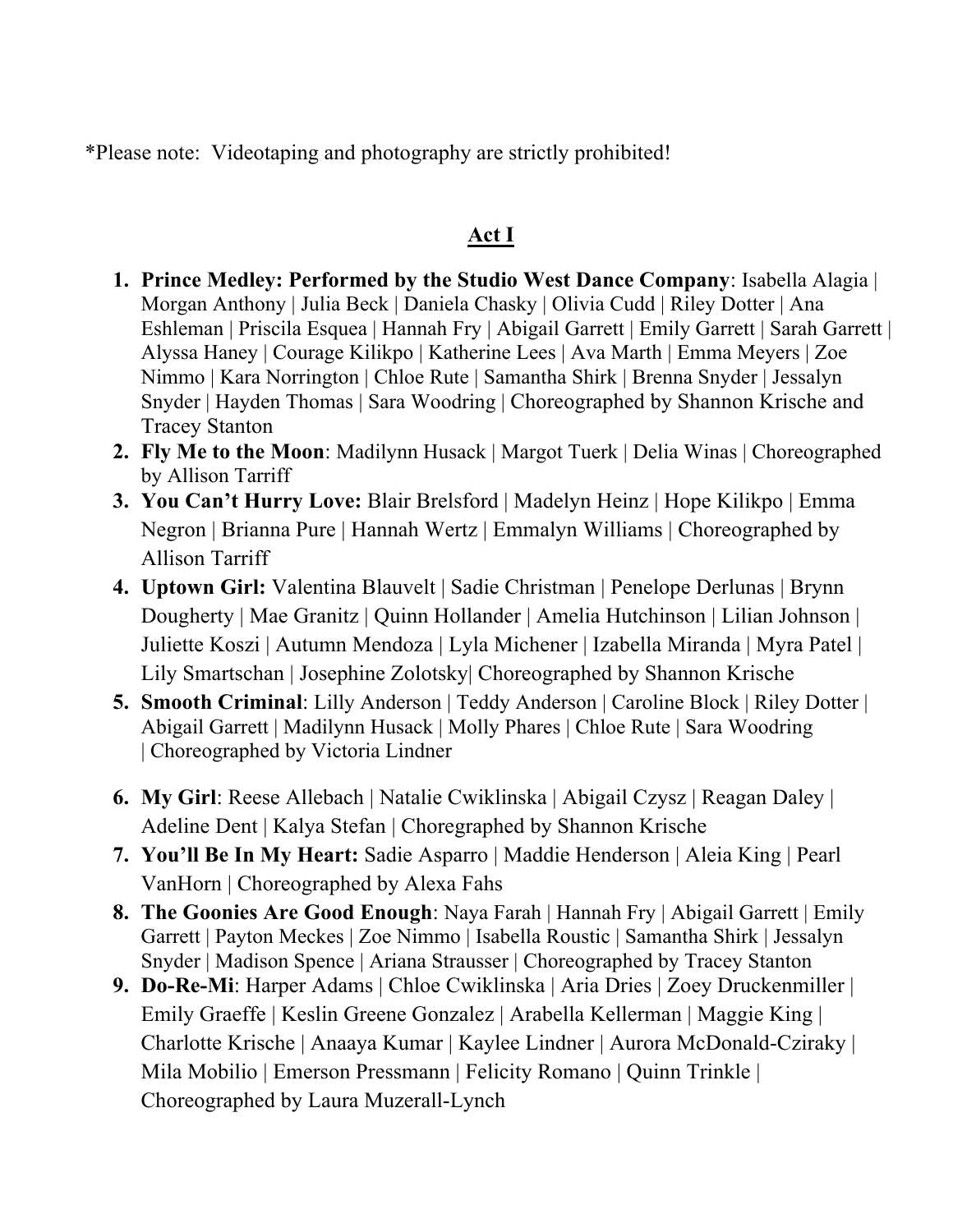- **10. Boulevard of Broken Dreams**: Isabella Alagia | Madison Anthony | Daniela Chasky | Ana Eshleman | Ava Marth | Molly Phares | Chloe Rute | Avery Tobias | Sara Woodring | Choreographed by Alexa Fahs
- **11. The Voice Within**: Julia Beck | Riley Dotter | Hannah Fry | Sarah Garrett | Alyssa Haney | Kara Norrington | Samantha Shirk | \* Studio West Mini Company Choreographed by Shannon Krische
- **12.Beach Boys**: Isabella Alagia | Madison Anthony | Morgan Anthony | Daniela Chasky | Olivia Cudd | Ana Eshleman | Abigail Garrett | Emily Garrett | Madilynn Husack | Courage Kilikpo | Katherine Lees | Ava Marth | Payton Meckes | Kiana Miles | Molly Phares | Sasha Ricci | Chloe Rute | Abigail Scheiner | Choreographed by Alexa Fahs
- **13.Rapper's Delite:** Emma Allebach | EJ Backstrom | Nadine Baki | Blair Breslford | Evelyn Chasky | Zakary Chasky | Brynn Dougherty | Layla Haney | Lilian Johnson | Rylynn Kellerman | Olivia Lovito | Caitlin Mallory | Embry Meier | Autumn Mendoza | Zachary Moffit | Lettie Myers | Ava Schuster | Lily Smartschan | Josephine Zolotsky | Choreographed by Shannon Krische
- **14. Bohemian Rhapsody**: Ella Bonser | Priscila Esquea | Emma Meyers | Zoe Nimmo | Abigail Rolls | Brenna Snyder | Jessalyn Snyder | Hayden Thomas | Avery Tobias | Margot Tuerk | Delia Winas | Sara Woodring | Choreographed by Alexa Fahs

## 15 MINUTE INTERMISSION

## ACT II

- **1. Show Me How You Burlesque**: Morgan Anthony | Priscila Esquea | Zoe Nimmo | Brenna Snyder | Jessalyn Snyder | Hayden Thomas | \*Studio West Senior Company, Choreographed by Tracey Stanton
- **2. My Boyfriend's Back:** Isabella Alagia | Daniela Chasky | Olivia Cudd | Ana Eshleman | Abigail Garrett | Emily Garrett | Courage Kilikpo | Katherine Lees | Ava Marth | Emma Meyers | Chloe Rute | Sara Woodring | \*Studio West Junior Company, Choreographed by Tracey Stanton
- **3. All Shook Up:** Harper Adams | Chloe Cwiklinska | Aria Dries | Zoey Druckenmiller | Emily Graeffe | Keslin Greene Gonzalez | Arabella Kellerman | Maggie King | Charlotte Krische | Anaaya Kumar | Kaylee Lindner | Aurora McDonald-Cziraky | Mila Mobilio | Emerson Pressmann | Felicity Romano | Quinn Trinkle | Choreographed by Laura Muzerall-Lynch
- **4. What A Wonderful World:** Blair Brelsford | Madelyn Heinz | Hope Kilikpo | Emma Negron | Brianna Pure | Hannah Wertz | Emmalyn Williams | Choreographed by Allison Tarriff
- **5. Hello:** Elena Boone | Olivia Cudd | Abigail Garrett | Emily Garrett | Alexis Jaikes | Gabriella Jaikes | Courage Kilikpo | Katherine Lees | Payton Meckes | Molly Phares | Aida Reinhard | Choreographed by Victoria Lindner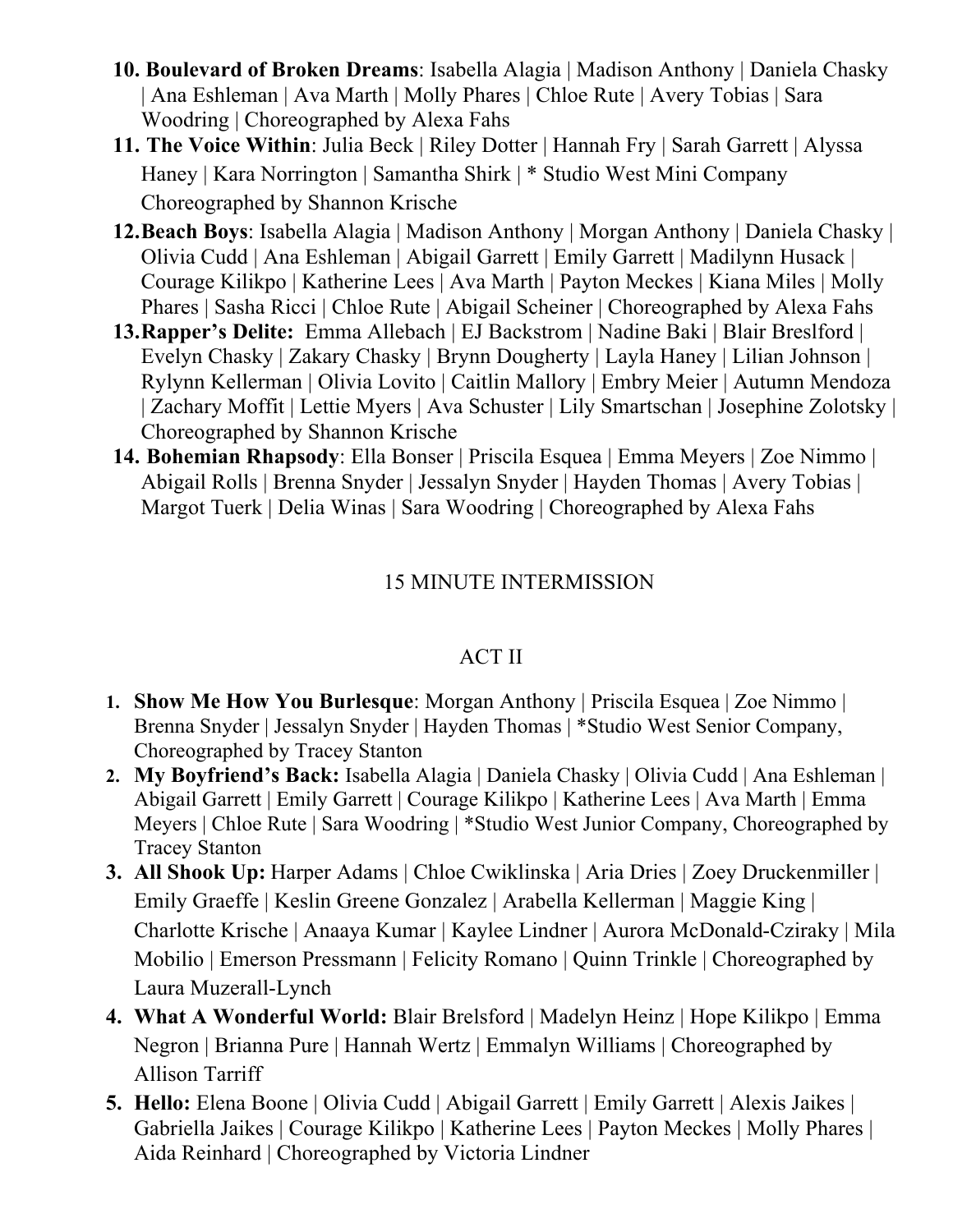- **6. How Will I Know**: Morgan Anthony | Ella Bonser | Olivia Ditty | Priscila Esquea | Delia Winas | Choreographed by Tracey Stanton
- **7. My City of Ruins**: Giulianna Agures | Isabella Alagia | Daniela Chasky | Ana Eshleman | Hailee Fry | Abigail Garrett | Madilynn Husack | Katherine Lees | Ava Marth | Kiana Miles | Chloe Rute | Abigail Scheiner | Choreographed by Shannon Krische
- **8. I'll Tumble For You**: Nadine Baki | Jocelyn Camac | Nora Carbone | Keira Cartagena | Chloe Cwiklinska | Natalie Dougherty | Elvira Gold | Josephine Gold | Quinn Hollander | Ellie Iorio | Penelope Searle | Zoe Silver | Analise Taveras | Choreographed by Tracey Stanton
- **9. Queen of the Night**: Priscila Esquea | Emma Meyers | Kiera Miles | Zoe Nimmo | Brenna Snyder | Jessalyn Snyder | Hayden Thomas | Avery Tobias | Delia Winas | Sara Woodring | Choreographed by Tracey Stanton
- **10. Motown Philly**: Hailee Fry | Nora Garon | Abigail Garrett | Emily Garrett | Brylee Gold | Alexis Jaikes | Gabriella Jaikes | Courage Kilikpo | Caytlin Lavelanet | Adam Luck | Payton Meckes | Kiana Miles | Brinlee Neitz | Ema Peters | Aida Reinhard | Daphne Schware | Isabela Sierra | Ayla Weiss | Choreographed by Tracey Stanton
- **11. Hero**: Valentina Blauvelt | Sadie Christman | Penelope Derlunas | Brynn Dougherty | Mae Granitz | Quinn Hollander | Amelia Hutchinson | Lilian Johnson | Juliette Koszi | Autumn Mendoza | Lyla Michener | Izabella Miranda | Myra Patel | Lily Smartschan | Josephine Zolotsky| Choreographed by Shannon Krische
- **12. Lady Gaga Mix**: Kiera Miles | Zoe Nimmo | Abigail Rolls | Sara Woodring | Choreographed by Shannon Krische
- **13. Material Girl**: Olivia Cudd | Hailee Fry | Abigail Garrett | Gabriella Jaikes | Caytlin Lavelanet | Katherine Lees | Payton Meckes | Choreographed by Tracey Stanton
- **14. J-Lo Mix**: Morgan Anthony | Rishika Bhati | Olivia Ditty | Emma Meyers | Marilou Reinhardt | Brenna Snyder | Jessalyn Snyder | Hayden Thomas | Sara Woodring | Choreographed by Tracey Stanton

 $\mathcal{L}_\mathcal{L}$ 

Curtain Call

**Studio Director:** Shannon Krische

**Dance Teachers:** Shannon Krische, Alexa Fahs, Victoria Lindner, Laura Muzerall-Lynch, Tracey Stanton, Allison Tarriff

**Student Assistants**: Isabella Alagia, Daniela Chasky, Priscila Esquea, Madilynn Husack, Katherine Lees, Payton Meckes, Kiera Miles, Brenna Snyder, Jessalyn Snyder, Sara Woodring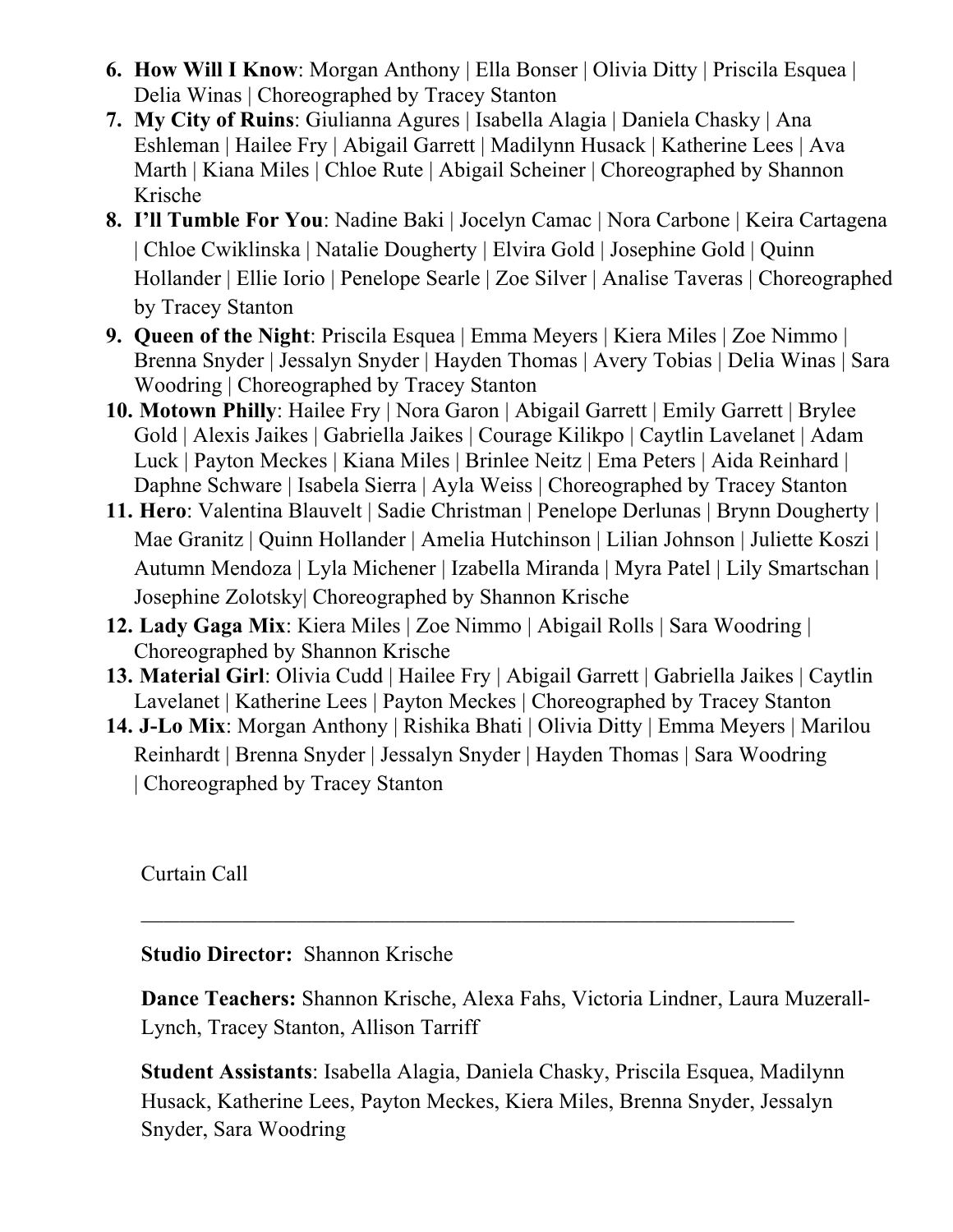**Special Thanks to……**

**Our Teachers:** Thank you Miss Laura, Miss Allison, Miss Tracey, Miss Alexa, and Miss Vic for all of your hard work throughout the year and being such positive role models for our students! Your passion for dance is so inspiring to all of your students.

**Our Students**: Congratulations on a fabulous show! Thank you for all of your hard work and dedication. You make your teachers so very proud! We love to watch you shine on stage!

**Student Assistants**: Thank you for helping assist our younger dancers. They look up to you and admire you!

**Backstage Moms and Crew**: Thank you to everyone who volunteered their time to help run the show! We could not do it without you!

**My Family:** Without the support of my family, this would not be possible. Thank you so much to my husband Kevin, my boys- Nicholas and Aiden, and my daughter Charlotte, and my Mom and Dad. Special thanks to my mom, Helen, for helping all year in the lobby! Thank you Mom!! Thank you to my mother-in-law, Kathy, for helping out at the recital!

**5 YEAR AWARDS**: Sadie Christman, Olivia Ditty, Emily Harm, Samantha Korup, Madelyn Luczejko, Caitlin Mallory, Emma Meyers, Lyla Michener, Ema Peters, Alyssa Soehnlen

**10 YEAR AWARDS:** Ella Bonser, Madilynn Husack, Molly Phares, Avery Tobias, Pamela Tobias, Sara Woodring

**Join us for one of our Fun Summer Dance Camps!** Royal Fairytale Ballet Camp: July 5-8 or August 8-11, Ages 3-6

Pineapples and Pirouettes Camp: July 25-29, ages 6-10

Rainbows and Unicorns Camp: June 27-30, ages 5-8

Teen Dance Intensive: June 27-July 1, Ages 11 and up